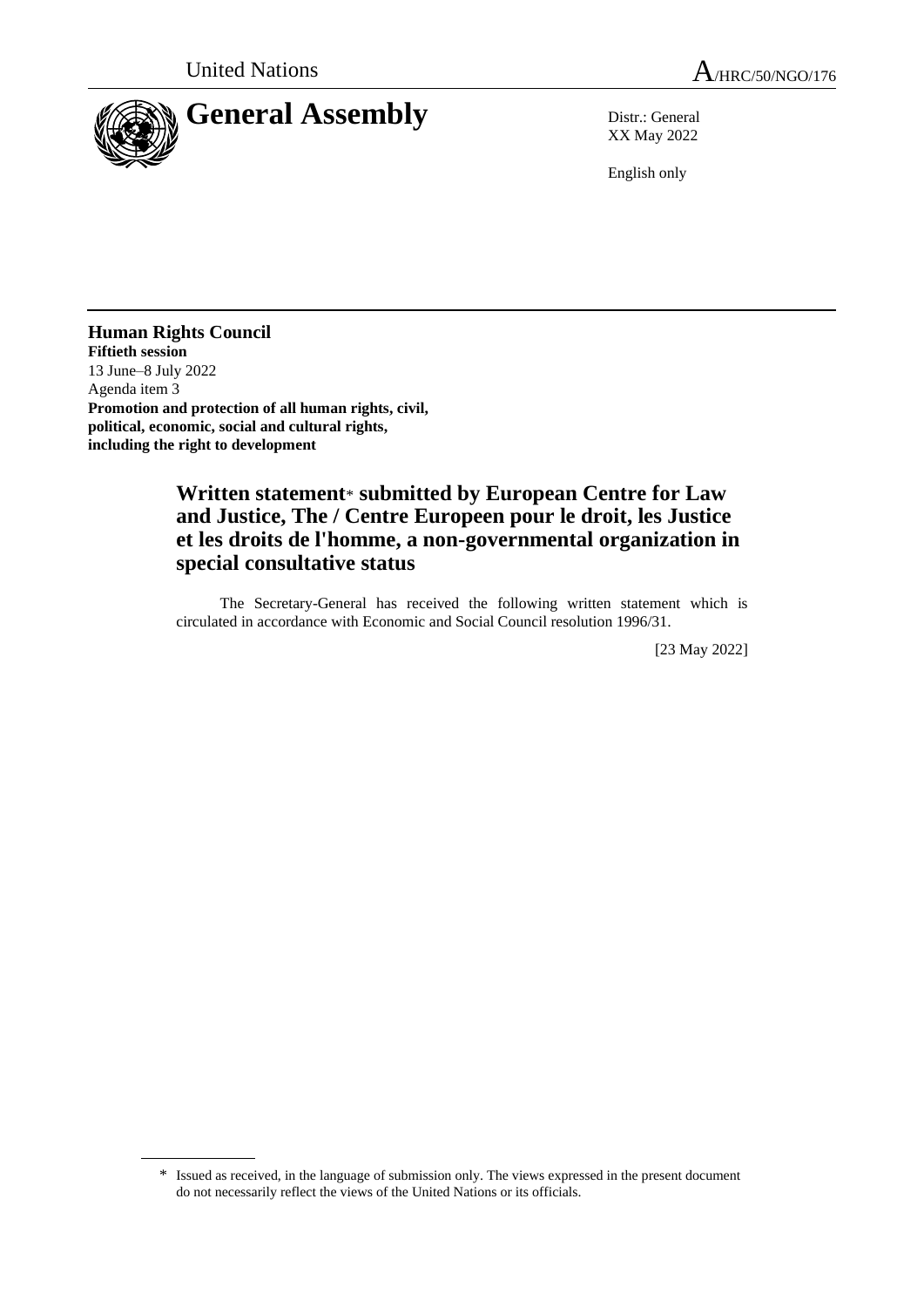# **REQUESTING THAT THE U.N. PROTECT INDIA'S MINORITIES' FREEDOM OF EXPRESSION**

### 1. INTRODUCTION

In India, the religious minorities continue to face serious consequences for expressing their religious beliefs. Under the pretext of preventing "fraudulent" or "forcible" religious conversions, several states in India have enacted laws that stifle the expression of religious faith. Further, the Hindu majority continues to perpetrate violence against Christians, Muslims, and people belonging to Scheduled Castes and Scheduled Tribes (Adivasi or indigenous people) for simply expressing their faith. This persecution occurs with the full endorsement of the state. Police often arrest pastors and Christian converts under false charges of forced conversions. The persecution of religious minorities in India by both state and nonstate actors has become a dire situation that demands attention from the international community.

## 2. BACKGROUND

Currently, Uttar Pradesh, Odisha, Madhya Pradesh, Arunachal Pradesh, Chhattisgarh, Gujarat, Himachal Pradesh, Jharkhand, Uttarakhand, Karnataka, and Haryana have laws that, on their face, prohibit forced religious conversions but, in reality stifle the practice of minority religions, including expression of religious beliefs.

The anti-conversion laws in these states prohibit people of minority religions from sharing their faith with Hindus. They state that "[n]o person shall convert or attempt to convert, either directly or otherwise, any person from one religious faith to another by the use of force or by allurement or by any fraudulent means nor shall any person abet any such conversion."[1] Definitions of terms like "allurement" and "force" are so broad that they outlaw even legitimate forms of proselytising—a form of expression protected under international law.[2] For example, "allurement" is defined as an "offer of any temptation in form of . . . any gift or gratification . . . [or] grant of any material benefit,"[3] and "force" includes "threat of divine displeasure or social ex-communication."[4] Under these definitions, a Christian's expressing his belief with a Hindu that Christianity offers forgiveness of sins by believing in Jesus Christ becomes a punishable offense. Such a broad law that punishes sharing one's beliefs with others is a violation of the ICCPR.

While anti-conversion laws conflict with Article 25 of India's Constitution, which protects citizens' rights to "freely profess, practise, and propagate religion,"[5] the Supreme Court of India affirmed the constitutionality of the anti-conversion laws in 1977.[6] The court's wrongful affirmation ensured the laws' continued existence and endorsed their continued use.

### 3. VIOLATIONS

We noted in our previous report that the year 2021 had been the most violent year for India's Christian community since 2014. At least 761 instances of violence were recorded.[7] Now, in 2022, violence against Christians has only continued. In the first 103 days of this year alone, there were 127 reported instances of persecution against Christians in several states in India.[8] According to one report, 89 pastors or priests have been physically assaulted or threatened for leading worship services.[9] Approximately "68 churches were attacked, 367 women and 366 children were injured."[10] Finally, 82 of these reported instances resulted from mob violence by Hindu nationalists.[11]

With so many instances of violence, not all can be mentioned here. But following are a few examples from just the last few months in order to help see the gravity of the situation.

In April 2022, extremist groups in Karnataka filed complaints after a Bible was discovered in the prison cell of a non-Christian inmate.[12] This incident occurred after seven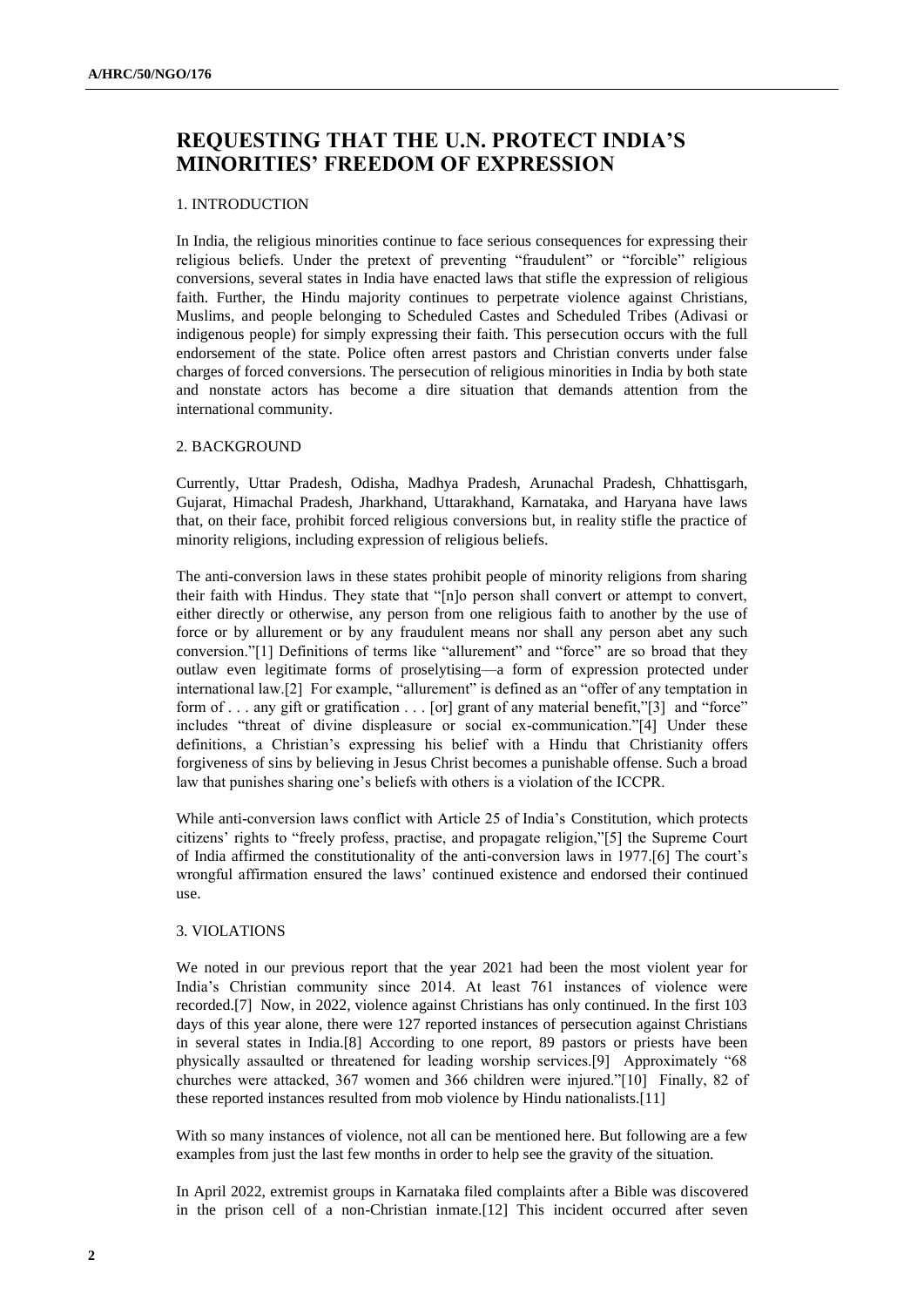evangelical Christians visited the prison where they distributed copies of the Bible to inmates.[13] Now, extremist groups are urging for a state-wide ban on Christian missionaries and prison chaplains as they assert chaplains strive to convert prisoners to Christianity.[14] While it is commonplace for other religious texts to be distributed amongst prisoners, these groups have singled out the Bible for opposition.[15]

Similarly, there has been uproar over the use of the Bible in Christian secondary schools in India.[16] A Christian high school in Karnataka has received complaints "after someone reported that the registration form for the 11th grade includes a paragraph asking non-Christian families for their consent to allow their children to take Bible classes."[17] Although the school has been in operation for over 100 years, this is the first time it has received a complaint of this kind.[18] While the school does not force students to read the Bible, Hindu nationalists, nonetheless, claim that the school is forcibly attempting to convert its non-Christian students.[19] As a result, authorities of Karnataka will reportedly be conducting investigations into all Christian schools within the state.[20]

On April 14, 2022, Evangelical Christians were celebrating Maundy Thursday at their church in Uttar Pradesh.[21] A mob of Hindu extremists surrounded the building and locked the doors of the church with patrons inside.[22] 36 of the Christian churchgoers were subsequently arrested and jailed for the violation of the state's anti-conversion laws by allegedly converting 90 people to Christianity in a span of 40 days.[23]

In Chhattisgarh, on March 27, 2022, two Christian pastors were arrested at their worship hall and jailed on forced conversion charges.[24] Before the arrest, a mob of Hindu nationalists interrupted the worship service and created chaos for the congregation.[25] Shortly after this attack, approximately fifteen police officers arrived at the church and arrested the pastors.[26] There had been a prior complaint about these two Christians, accusing them of violating anti-conversion laws imposed by the state.[27]

On March 17, 2022, a Protestant pastor in Chhattisgarh was brutally killed in his home by members of a militant group.[28] The event took place while members of the pastor's neighborhood were celebrating the Hindu festival of "Holika Dahan."[29] Pastor Shankar was a known advocate for minority Christians in his local village community, and his wellknown reputation led to various death threats before this event.[30] There has been an increase in targeted attacks on Christians throughout the state of Chhattisgarh.[31]

In the state of Karnataka in February 2022, a twenty-foot statue of Jesus was demolished in a small Christian village.[32] The statue was erected 18 years ago and has been a place of prayer for approximately five hundred Christians in the village.[33] The village members state that a pro-Hindu organization filed complaints with the High Court.[34] Subsequently, the Indian government voted to demolish the statue because it was on government-owned land.[35] Although Christian villagers requested that the statue be delicately removed and returned to them, it was bulldozed and hauled away in a tractor.[36] Church representatives claim this is a clear example of persecution by the Bharatiya Janata Party.[37]

The incidents mentioned here are merely the tip of the iceberg for a long list of violence and arrests under the anti-conversion laws. All too often, violence against religious minorities has the tacit approval or even assistance of government actors, especially the police and politicians from the ruling Bharatiya Janata Party (BJP). Christians and other religious minorities are regularly denied the opportunity to express their religious faith.

#### 4. RECOMMENDATIONS

This Council should take swift action by calling on India to repeal the anti-conversion laws and ensure that all of India's citizens can peacefully share about their faith with others. India should be held responsible for these laws and the violence they legitimize. Religious expression is denied by laws that discriminatorily target religious speech for punishment.